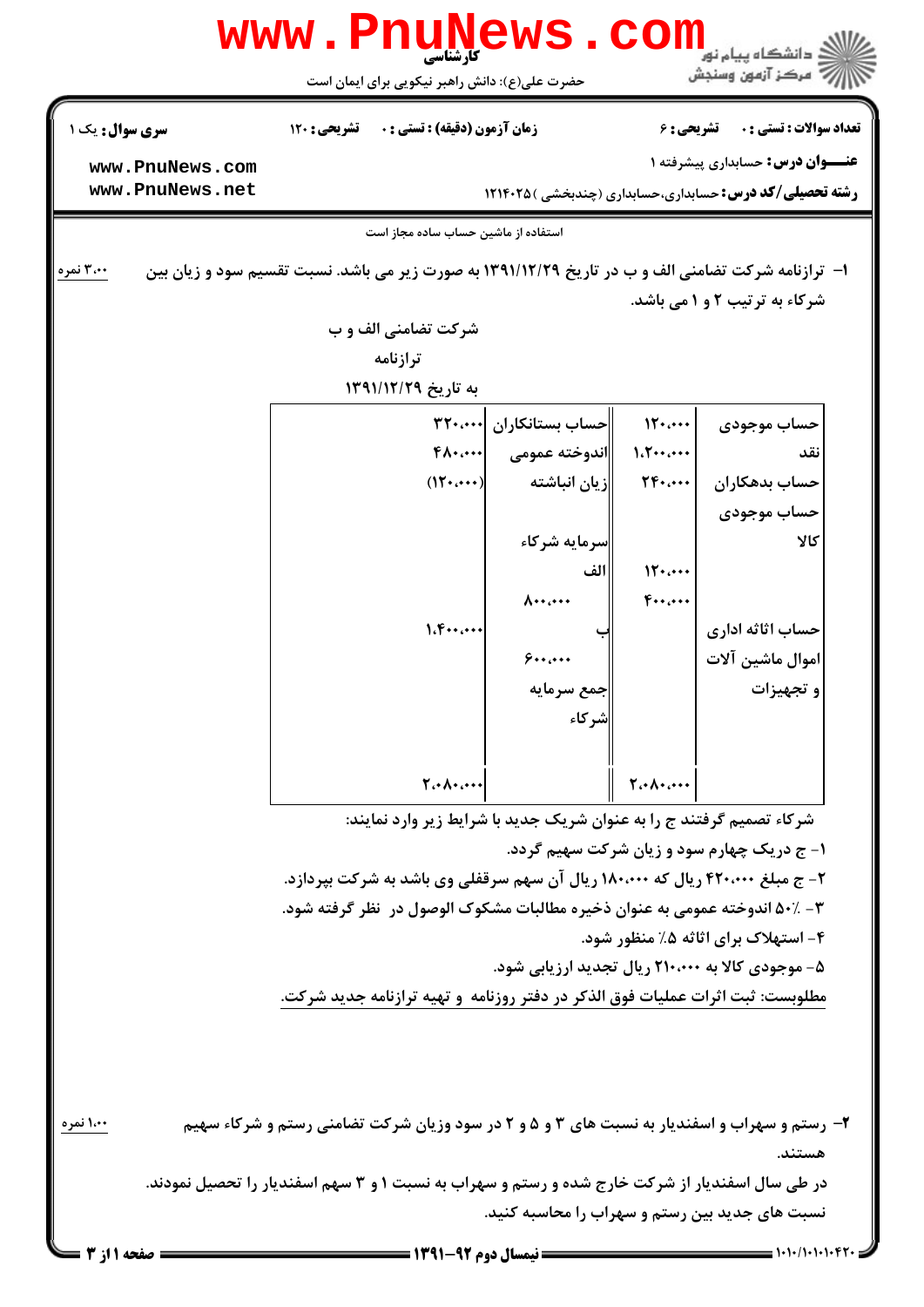| <b>www.PnuNe</b><br>ن دانشگاه پيام نو <mark>ر</mark><br>کار شناسی                                                                                                                                |                                                                                                                                                                                                     |                                               |                     |                                                                                                          |  |  |
|--------------------------------------------------------------------------------------------------------------------------------------------------------------------------------------------------|-----------------------------------------------------------------------------------------------------------------------------------------------------------------------------------------------------|-----------------------------------------------|---------------------|----------------------------------------------------------------------------------------------------------|--|--|
|                                                                                                                                                                                                  |                                                                                                                                                                                                     | حضرت علی(ع): دانش راهبر نیکویی برای ایمان است |                     | رآ مرڪز آزمون وسنڊش                                                                                      |  |  |
| <b>سری سوال : ۱ یک</b>                                                                                                                                                                           | تشریحی : ۱۲۰                                                                                                                                                                                        | زمان آزمون (دقيقه) : تستى : 0                 |                     | <b>تعداد سوالات : تستی : . ۔ ۔ تشریحی : 6</b>                                                            |  |  |
| www.PnuNews.com                                                                                                                                                                                  |                                                                                                                                                                                                     |                                               |                     | <b>عنـــوان درس:</b> حسابداری پیشرفته ۱                                                                  |  |  |
| www.PnuNews.net                                                                                                                                                                                  |                                                                                                                                                                                                     |                                               |                     | <b>رشته تحصیلی/کد درس:</b> حسابداری،حسابداری (چندبخشی ) ۱۲۱۴۰۲۵                                          |  |  |
| ۳،۰۰ نمره                                                                                                                                                                                        |                                                                                                                                                                                                     |                                               |                     | ۳- امین و امیر و حمید شرکا یک شرکت تضامنی سود و زیان را بین خود به نسبت ۱،۲،۳ تقسیم می کنندآنها          |  |  |
|                                                                                                                                                                                                  |                                                                                                                                                                                                     |                                               |                     | تصمیم گرفتند شرکت را در تاریخ ۱۳۹۰/۱۲/۲۹ منحل نمایند. ترازنامه شرکت در آن تاریخ به شرح زیر می باشد:      |  |  |
|                                                                                                                                                                                                  |                                                                                                                                                                                                     | شرکت تضامنی امین و شرکا                       |                     |                                                                                                          |  |  |
|                                                                                                                                                                                                  |                                                                                                                                                                                                     | ترازنامه<br>149.117/79                        |                     |                                                                                                          |  |  |
|                                                                                                                                                                                                  | 9                                                                                                                                                                                                   | حسابهای پرداختنی                              | $\Delta$ + $\cdots$ | موجودي نقد                                                                                               |  |  |
|                                                                                                                                                                                                  | $\mathbf{r}$                                                                                                                                                                                        | اندوخته عمومى                                 | $\mathbf{r} \cdots$ | حسابهای دریافتنی                                                                                         |  |  |
|                                                                                                                                                                                                  | $\mathbf{y}, \dots$                                                                                                                                                                                 | سرمايه امين                                   | <b>٣٢۵</b>          | موجودى كالا                                                                                              |  |  |
|                                                                                                                                                                                                  | $\mathbf{y} \cdots \mathbf{y}$                                                                                                                                                                      | سرمايه امير                                   | 10                  |                                                                                                          |  |  |
|                                                                                                                                                                                                  | 170                                                                                                                                                                                                 | سرمايه حميد                                   | $F \cdots$          | اثاثه ادارى                                                                                              |  |  |
|                                                                                                                                                                                                  | 1.550                                                                                                                                                                                               | <u>جمع</u>                                    | 1.770               | زمین و ساختمان                                                                                           |  |  |
|                                                                                                                                                                                                  |                                                                                                                                                                                                     |                                               |                     | <u>جمع</u>                                                                                               |  |  |
|                                                                                                                                                                                                  | داراییها به تدریج فروخته می شود، بعد از پرداخت هزینه های تصفیه اولین دریافت حاصل از فروش که شامل<br>وصول حسابهای دریافتنی نیز می باشد به مبلغ ۳۷۵۰۰۰ ریال و در مرحله دوم۱۶۰۰۰۰۰ ریال و در مرحله سوم |                                               |                     |                                                                                                          |  |  |
|                                                                                                                                                                                                  |                                                                                                                                                                                                     |                                               |                     | ۳۰۰۰۰۰ ریال و در مرحله چهارم ۳۱۵۰۰۰ ریال بین شرکا تقسیم شد.                                              |  |  |
|                                                                                                                                                                                                  |                                                                                                                                                                                                     |                                               |                     | اگر توزیع وجوه نقد بعد از هر مرحله صورت پذیرد .                                                          |  |  |
|                                                                                                                                                                                                  |                                                                                                                                                                                                     |                                               |                     | مطلوب است: تهیه ی صورت تقسیم وجوه نقد بین شرکا(به روش مازاد سرمایه)                                      |  |  |
| 300 آلمره                                                                                                                                                                                        |                                                                                                                                                                                                     |                                               |                     | ۴- فرهاد و شیدا در یک شرکت عملی برای فروش پارچه شریکندکه سود و زیان آن را به طور مساوی تقسیم می<br>كنند. |  |  |
|                                                                                                                                                                                                  |                                                                                                                                                                                                     |                                               |                     | فرهاد با تراضی شیدا از انبار خود مقداری پارچه به مبلغ ۱۰۰،۰۰۰ ریال آورد و مبلغ ۵،۰۰۰ ریال بابت آن پارچه  |  |  |
|                                                                                                                                                                                                  |                                                                                                                                                                                                     |                                               |                     | هزينه پرداخت نمود.                                                                                       |  |  |
| شیدا مبلغ ۱۳٬۰۰۰ ریال هزینه حمل و انبارداری آن را پرداخت و مبلغ ۶۰٬۰۰۰ ریال از بابت فروش آن پارچه<br>دریافت نمود. او همچنین کالاهایی به ارزش ۲۰،۰۰۰ ریال برای مصارف شخصی خود از شرکت برداشت کرد. |                                                                                                                                                                                                     |                                               |                     |                                                                                                          |  |  |
|                                                                                                                                                                                                  |                                                                                                                                                                                                     |                                               |                     | در پایان دوره مانده موجودی کالا به ارزش ۲۲،۰۰۰ ریال می باشد که فرهاد آن را برداشت نمود.                  |  |  |
|                                                                                                                                                                                                  |                                                                                                                                                                                                     |                                               |                     |                                                                                                          |  |  |
| مطلوبست: انجام ثبت های روزنامه و تهیه حساب مشارکت مخصوص یا شرکت عملی و حساب جاری شرکاء در<br>دفاتر فرهاد.                                                                                        |                                                                                                                                                                                                     |                                               |                     |                                                                                                          |  |  |
|                                                                                                                                                                                                  |                                                                                                                                                                                                     |                                               |                     |                                                                                                          |  |  |
|                                                                                                                                                                                                  |                                                                                                                                                                                                     |                                               |                     |                                                                                                          |  |  |
|                                                                                                                                                                                                  |                                                                                                                                                                                                     |                                               |                     |                                                                                                          |  |  |
|                                                                                                                                                                                                  |                                                                                                                                                                                                     |                                               |                     |                                                                                                          |  |  |
|                                                                                                                                                                                                  |                                                                                                                                                                                                     |                                               |                     |                                                                                                          |  |  |
|                                                                                                                                                                                                  |                                                                                                                                                                                                     |                                               |                     |                                                                                                          |  |  |